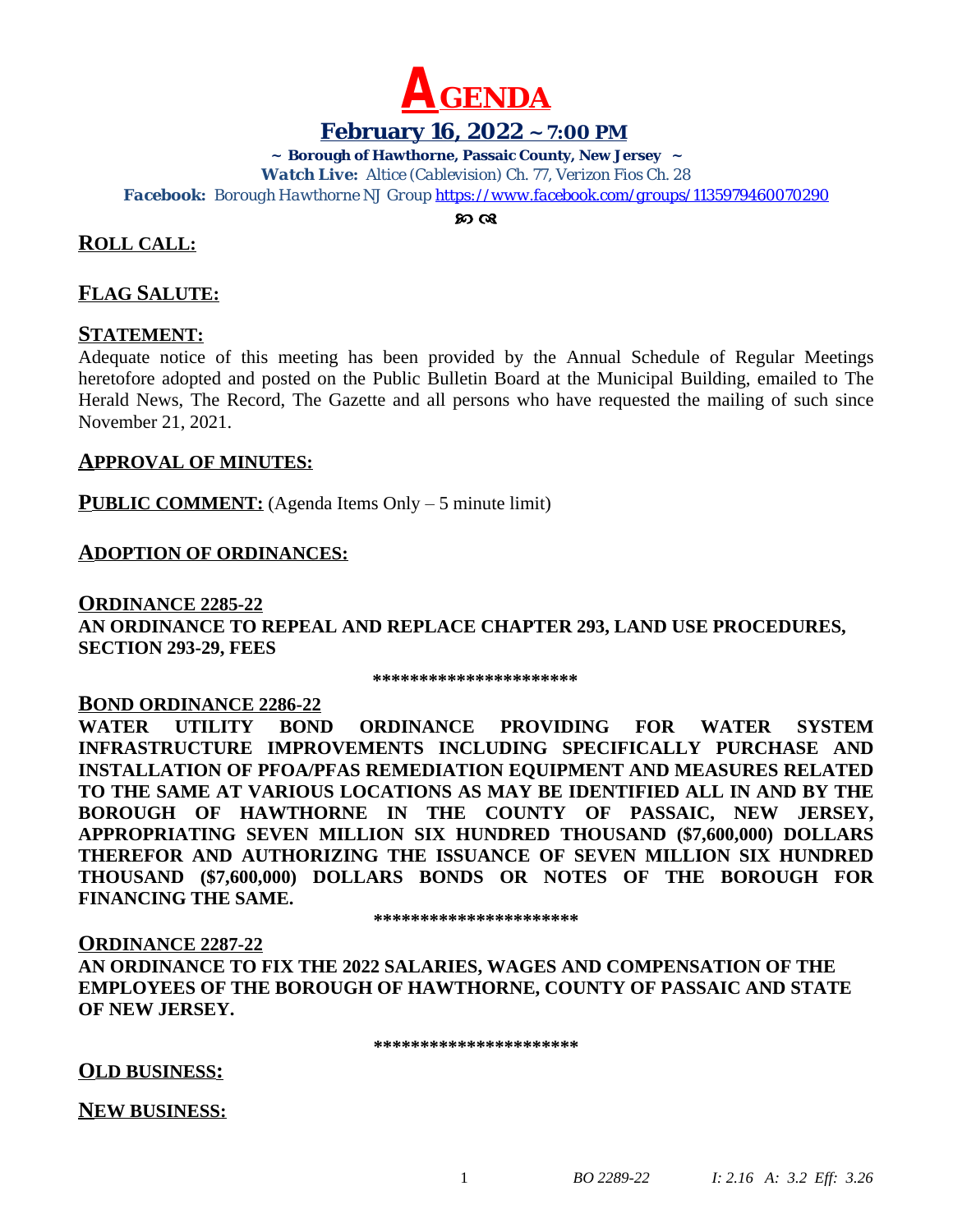# **ADMINISTRATIVE AGENDA PRESENTED BY MAYOR LANE**

## **REPORTS:**

Borough Attorney Michael J. Pasquale Borough Engineer Dr. Stephen T. Boswell Borough Administrator Eric Maurer

**\*\*\*\*\*\*\*\*\*\*\*\*\*\*\*\*\*\*\*\*\*\***

#### **INTRODUCTION OF ORDINANCES:**

#### **BOND ORDINANCE 2288-22**

**BOND ORDINANCE PROVIDING FOR ROAD RECONSTRUCTION, INCLUDING MILLING, PAVING AND RESURFACING, AS WELL AS CURBING, HANDICAPPED RAMPS AND RELATED IMPROVEMENTS ON VARIOUS STREETS AND PROPERTIES DESCRIBED HEREIN OR HEREAFTER IDENTIFIED, ALL IN AND BY THE BOROUGH OF HAWTHORNE IN THE COUNTY OF PASSAIC, NEW JERSEY, APPROPRIATING NINE HUNDRED NINETY THOUSAND (\$990,000) DOLLARS THEREFOR AND AUTHORIZING THE ISSUANCE OF BONDS OR NOTES OF THE BOROUGH IN THE SUM OF EIGHT HUNDRED FIFTY-FIVE THOUSAND (\$855,000) DOLLARS FOR FINANCING THE SAME.**

The Municipal Council of the Borough of Hawthorne, in the County of Passaic, New Jersey (not less than two-thirds of all members thereof affirmatively concurring), do hereby ORDAIN as follows:

Section l. The improvement described in Section 3 of this Bond Ordinance is hereby authorized as a general improvement to be made or acquired by the Borough of Hawthorne, in the County of Passaic, New Jersey. For the said improvement or purpose stated in Section 3, there is hereby appropriated the sum of \$990,000, said sum being inclusive of all appropriations heretofore made therefor and including the sum of \$45,000 as the down payment for said improvement or purpose required by law and now available therefor in the Capital Improvement Fund of the Borough by virtue of provision in a budget or budgets of the Borough previously adopted. A portion of the funding, in total sum of \$90,000, is to be provided through a Community Development Block Grant (CDBG Grant).

Section 2. For the financing of said improvement or purpose and to meet the part of said \$990,000 appropriation not provided for by application hereunder of said down payment, and subject to receipt of the CDBG Grant, negotiable bonds of the Borough are hereby authorized to be issued in the principal amount of \$855,000 pursuant to the Local Bond Law of New Jersey. In anticipation of the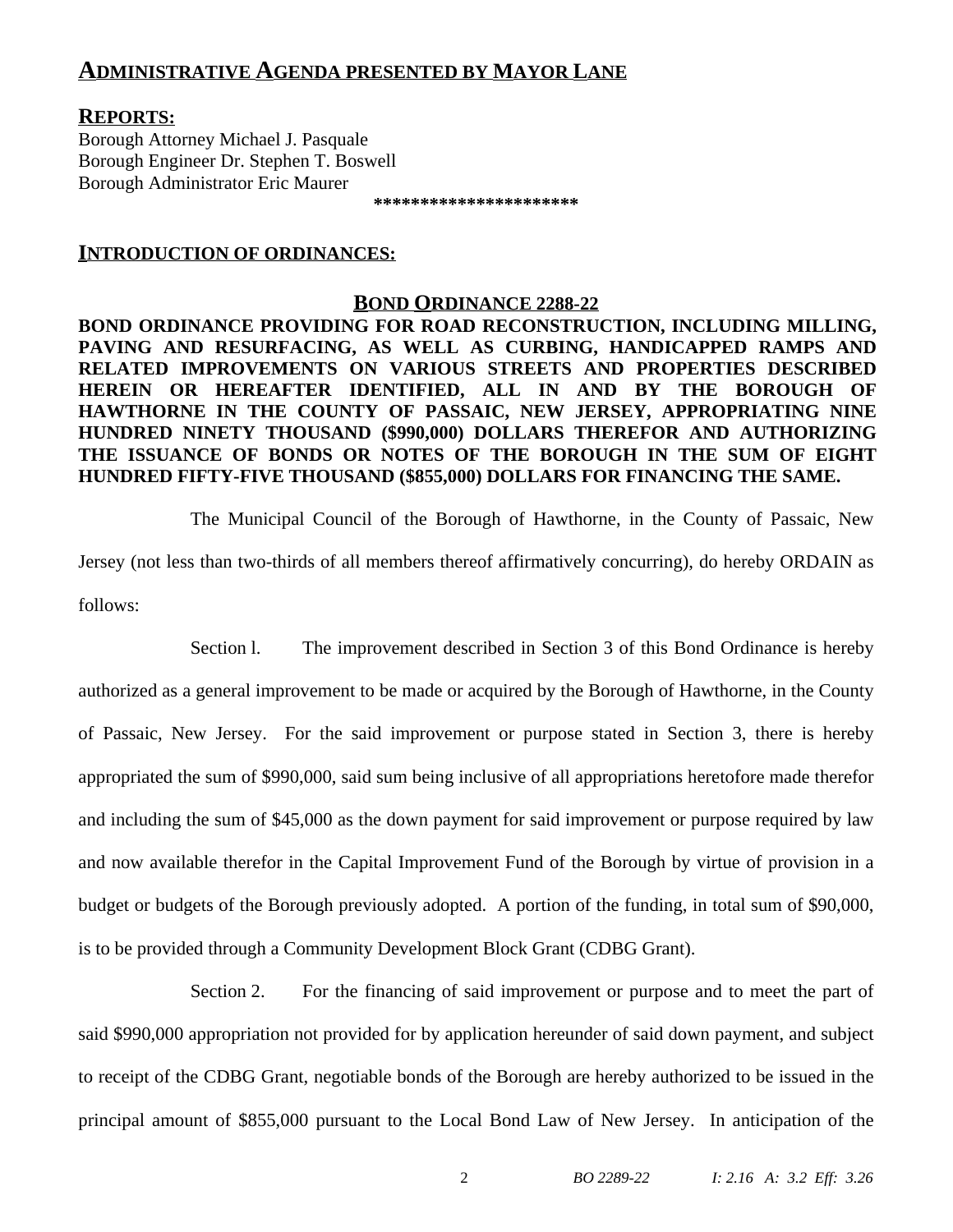issuance of said bonds and to temporarily finance said improvement or purpose, negotiable notes of theBorough in a principal amount not exceeding \$855,000 are hereby authorized to be issued pursuant to and within the limitations prescribed by said Law.

Section 3. (a) The improvement hereby authorized and the purpose for the financing of which said obligations are to be issued is the resurfacing or reconstruction of parts or portions of roads, curbing, handicapped ramps and the construction or reconstruction of related facilities, on various streets or properties located in the Borough of Hawthorne, together with all work and materials necessary therefor or incidental thereto, all as shown on and in accordance with plans therefor prepared by Boswell Engineering, P.E., now on file in the office of the Borough Clerk, and hereby approved. The following locations are identified as being subject to the terms of this Ordinance: Horizon Terrace, Post Avenue, Sylvester Avenue, Oak Place, Llewellyn Avenue, North Ninth Street, Ruth Avenue (Florence to dead end), Florence Avenue (Ruth to dead end), Clara Place, Sicomac Avenue, Gibraltar Place and such other locations as may be later identified in the place of or in addition to the foregoing, as well as handicapped accessible ramps at various locations. The CDBG Grant pertains to handicapped ramps.

(b) The estimated maximum amount of bonds or notes to be issued for said purpose is \$855,000.

(c) The estimated cost of said purpose is \$990,000, the excess thereof over the said estimated maximum amount of bonds or notes being the amount of the said \$45,000 down payment and is subject to the \$90,000 CDBG Grant.

Section 4. All bond anticipation notes issued hereunder shall mature at such times as may be determined by the chief financial officer; provided that no note shall mature later than one year from its date. The notes shall bear interest at such rate or rates and be in such form as may be determined by the chief financial officer. The chief financial officer shall determine all matters in connection with notes issued pursuant to this ordinance, and the chief financial officer's signature upon the notes shall be conclusive evidence as to all such determinations. All notes issued hereunder may be renewed from time to time subject to the provisions of N.J.S.A. 40A:2-8(a). The chief financial officer is hereby authorized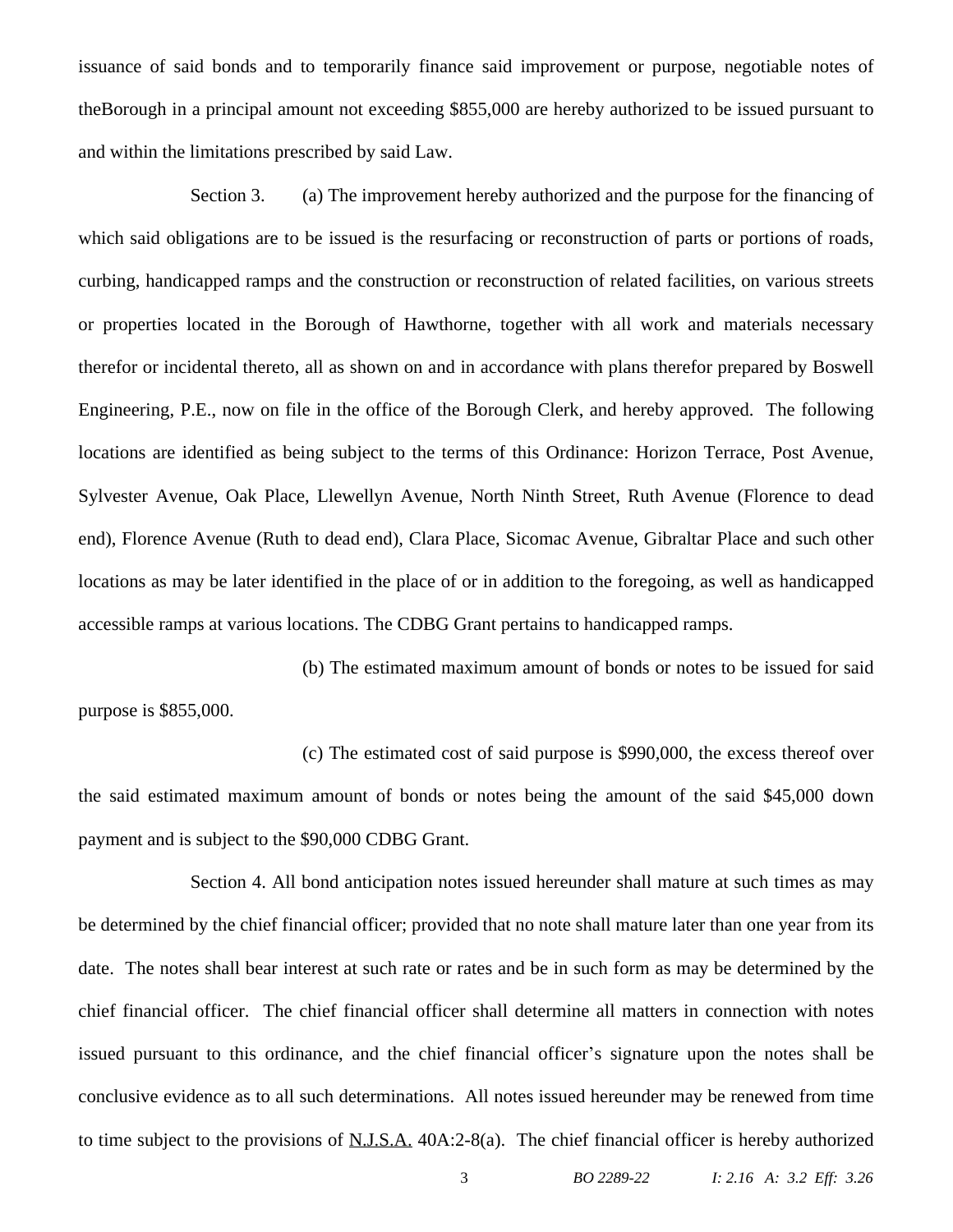to sell part or all of the notes from time to time at public or private sale and to deliver them to the purchasers thereof upon receipt of payment of the purchase price plus accrued interest from their dates to the date of delivery thereof. The chief financial officer is directed to report in writing to the governing body at the meeting next succeeding the date when any sale or delivery of the notes pursuant to this ordinance is made. Such report must include the amount, the description, the interest rate, and the maturity schedule of the notes sold, the price obtained and the name of the purchaser.

Section 5. The following additional matters are hereby determined, declared, recited and stated:

(a) The said purpose described in Section 3 of this Bond Ordinance is not a current expense and is a property or improvement which the Borough may lawfully acquire or make as a general improvement.

(b) The period of usefulness of said purpose within the limitations of said Local Bond Law, and according to the reasonable life thereof computed from the date of the said bonds authorized by this Bond Ordinance is 20 years.

(c) The supplemental debt statement required by said Law has been duly made and filed in the office of the Borough Clerk and a complete executed duplicate thereof has been filed in the office of the Director of the Division of Local Finance in the Department of Community Affairs of the State of New Jersey, and such statement shows that the gross debt of the Borough as defined in said Law is increased by the authorization of the bonds and notes provided for in this Bond Ordinance by \$855,000 and that the said obligations authorized by this Bond Ordinance will be within all debt limitations prescribed by said Law.

(d) An aggregate amount not exceeding \$200,000 for items of expense mentioned in and permitted under Section 40A:2-20 of said Law may be included in the foregoing estimate of the cost of said improvement or purpose.

Section 6. The full faith and credit of the Borough are hereby pledged to the punctual payment of the principal of and interest on the said obligations authorized by this Bond Ordinance. Said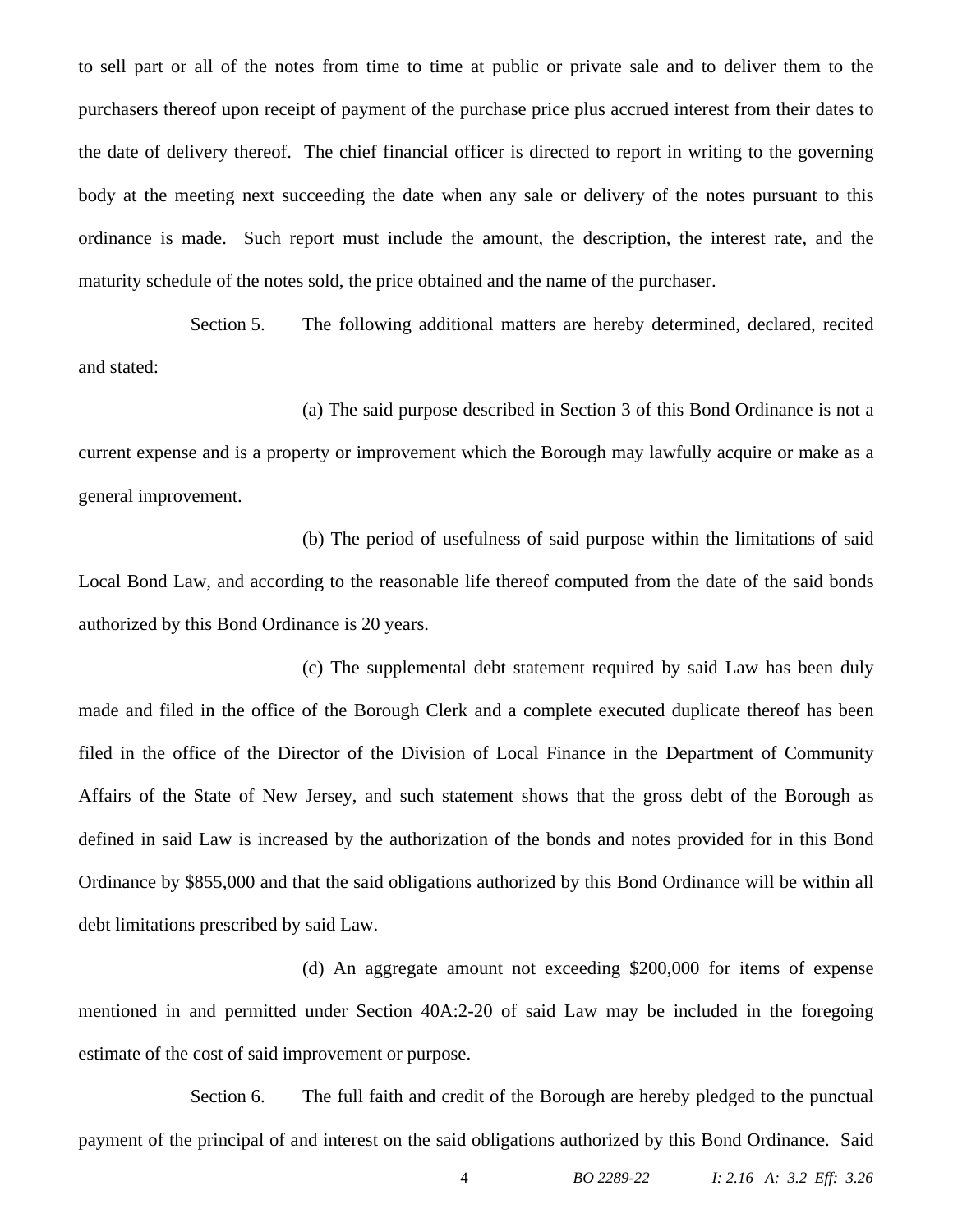obligations shall be direct, unlimited obligations of the Borough, and the Borough shall be obligated to levy ad valorem taxes upon all the taxable property within the Borough for the payment of said obligations and interest thereon without limitations of rate or amount.

Section 7. The capital budget of the Borough is hereby amended to conform with the provisions of this Ordinance to the extent of any inconsistency herewith. Resolutions in the form promulgated by the Local Finance Board showing all detail of the amended capital budget and capital program as approved by the Director, Division of Local Government Services, are on file with the Borough Clerk and are available for public inspection.

Section 8. This Bond Ordinance shall take effect 20 days after the first publication

thereof after final adoption as provided for in said local bond law.

Frank E. Matthews Council President

ATTEST: Lori Fernandez, RMC, CMC Borough Clerk

### NOTICE OF PENDING ORDINANCE

The Ordinance published herewith was introduced and passed upon first reading at a meeting of the Municipal Council of the Borough of Hawthorne, in the County of Passaic, New Jersey, held on February 16, 2022. It will be further considered for final passage after public hearing thereon, at a meeting of said Municipal Council to be held in the Municipal Building, 445 Lafayette Avenue, in said Borough on March 2, 2022, at 7:00 p.m., or by way of virtual platform, at which time and place all interested members of the public who desire will be given an opportunity to be heard in connection with said Ordinance, and during the week prior to and up to and including the date of such meeting, copies of said Ordinance will be made available at the Borough of Hawthorne website, [www.hawthornenj.org](http://www.hawthornenj.org) and at the Clerk's Office in said Municipal Building during regular business hours at no cost to the members of the general public who shall request the same.

> Lori Fernandez, RMC, CMC Borough Clerk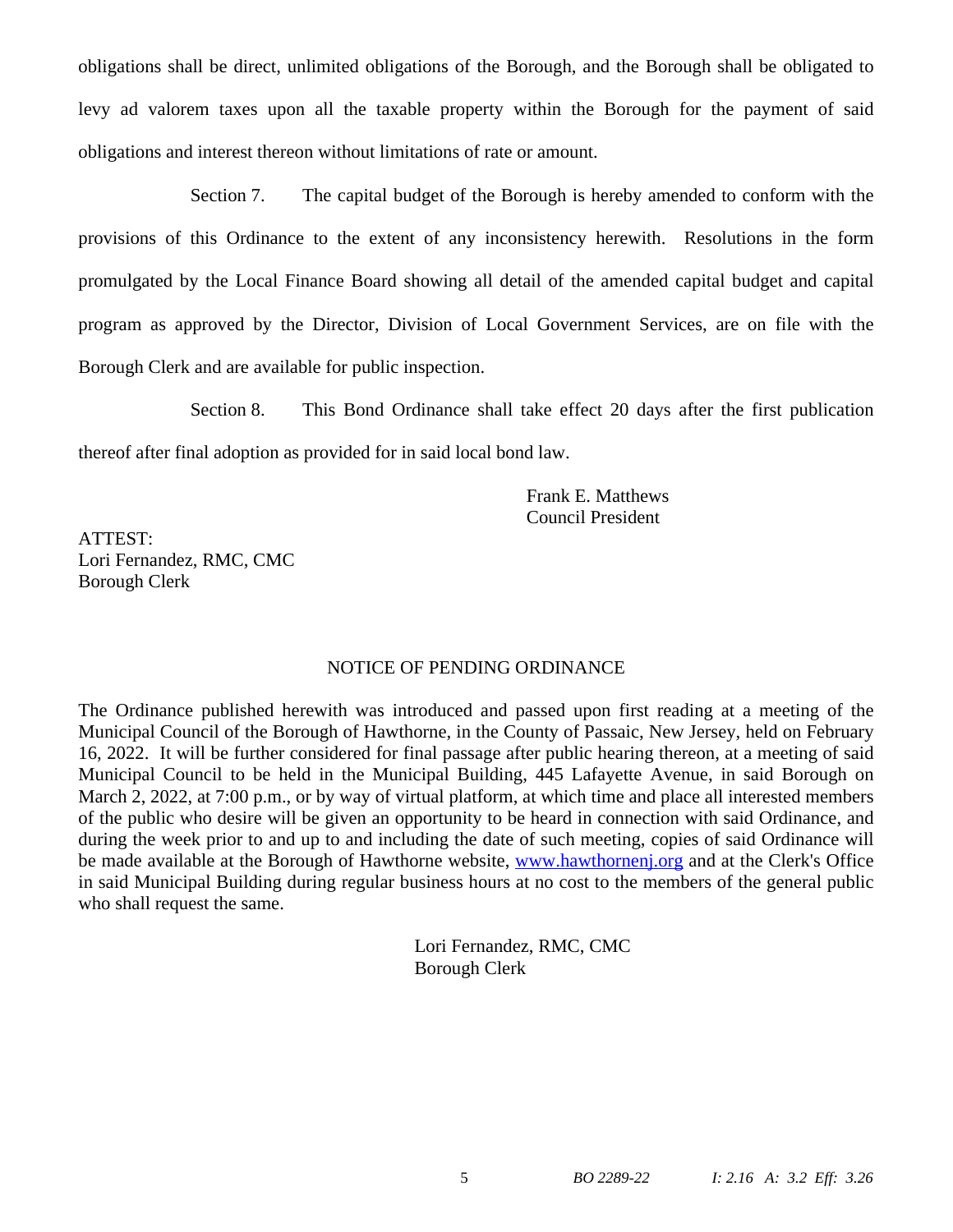#### **BOND ORDINANCE 2289-22**

**BOND ORDINANCE PROVIDING FOR RECONSTRUCTION OR REPLACEMENT OF SIDEWALKS AND DRIVEWAY APRONS ON VARIOUS STREETS AS IDENTIFIED ON THE SCHEDULE MADE A PART HEREOF AS DESCRIBED SPECIFICALLY HEREIN, IN AND BY THE BOROUGH OF HAWTHORNE IN THE COUNTY OF PASSAIC, NEW JERSEY, APPROPRIATING FOUR HUNDRED (\$400,000) THOUSAND DOLLARS THEREFOR, AUTHORIZING THE ISSUANCE OF BONDS OR NOTES IN THE AMOUNT OF THREE HUNDRED EIGHTY THOUSAND (\$380,000) DOLLARS FOR FINANCING PART OF THE COST THEREOF AND DIRECTING SPECIAL ASSESSMENT OF THE COST THEREOF.**

The Municipal Council of the Borough of Hawthorne, in the County of Passaic, New Jersey (not less than two-thirds of all members thereof affirmatively concurring), do hereby ORDAIN as follows:

Section l. The improvement described in Section 3 of this Bond Ordinance is hereby authorized as a local improvement to be made or acquired by the Borough of Hawthorne, in the County of Passaic, New Jersey. For the said improvement or purpose stated in Section 3, there is hereby appropriated the sum of \$400,000, said sum being inclusive of all appropriations heretofore made therefor and including the sum of \$20,000 as the down payment for said improvement or purpose required by law and now available therefor in the Capital Improvement Fund of the Borough by virtue of provision in a budget or budgets of the Borough previously adopted.

Section 2. For the financing of said improvement or purpose and to meet the part of said \$380,000 appropriation not provided for by application hereunder of said down payment, negotiable bonds of the Borough are hereby authorized to be issued in the principal amount of \$380,000 pursuant to the Local Bond Law of New Jersey. In anticipation of the issuance of said bonds and to temporarily finance said improvement or purpose, negotiable notes of the Borough in a principal amount not exceeding \$380,000 are hereby authorized to be issued pursuant to and within the limitations prescribed by said Law.

Section 3. (a) The improvement hereby authorized and the purpose for the financing of which said obligations are to be issued is in conjunction the reconstruction or replacement of sidewalks and driveway aprons, including the restoration of grounds adjacent thereto, grading, seeding or planting of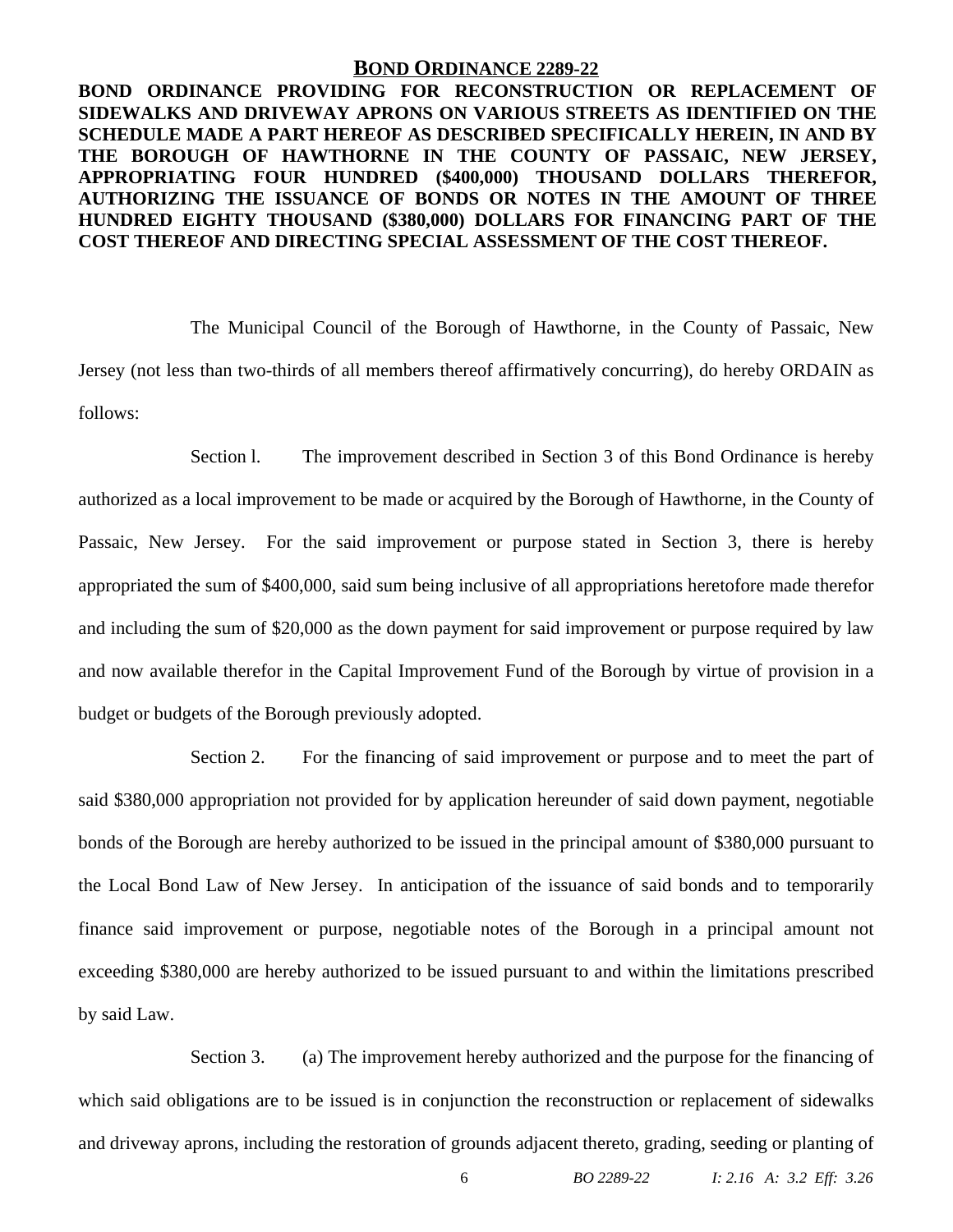trees or other materials along the various streets as identified on the attached property lists, together with all work and materials necessary therefor or incidental thereto, all as shown on and in accordance with plans therefor prepared by Boswell Engineering, P.E., now on file in the office of the Borough Clerk, and hereby approved. The affected property owners, listed by block and lot as well as street address and name of record owner of each said lot are set forth on a list filed in the office of the Clerk, which list is hereby approved and made a part hereof.

(b) The estimated maximum amount of bonds or notes to be

issued for said purpose is \$380,000.

(c) The estimated cost of said purpose is \$400,000, the excess thereof over the said estimated maximum amount of bonds or notes being the amount of the said \$20,000 down payment.

Section 4. The following additional matters are hereby determined, declared, recited and stated:

(a) The said purpose described in Section 3 of this Bond

Ordinance is not a current expense and is a property or improvement which the Borough may lawfully acquire or make as a local improvement, the cost of which shall be specially assessed in the manner provided herein.

(b) The period of usefulness of said purpose within the

limitations of said Local Bond Law, and according to the reasonable life thereof computed from the date of the said bonds authorized by this Bond Ordinance is 10 years.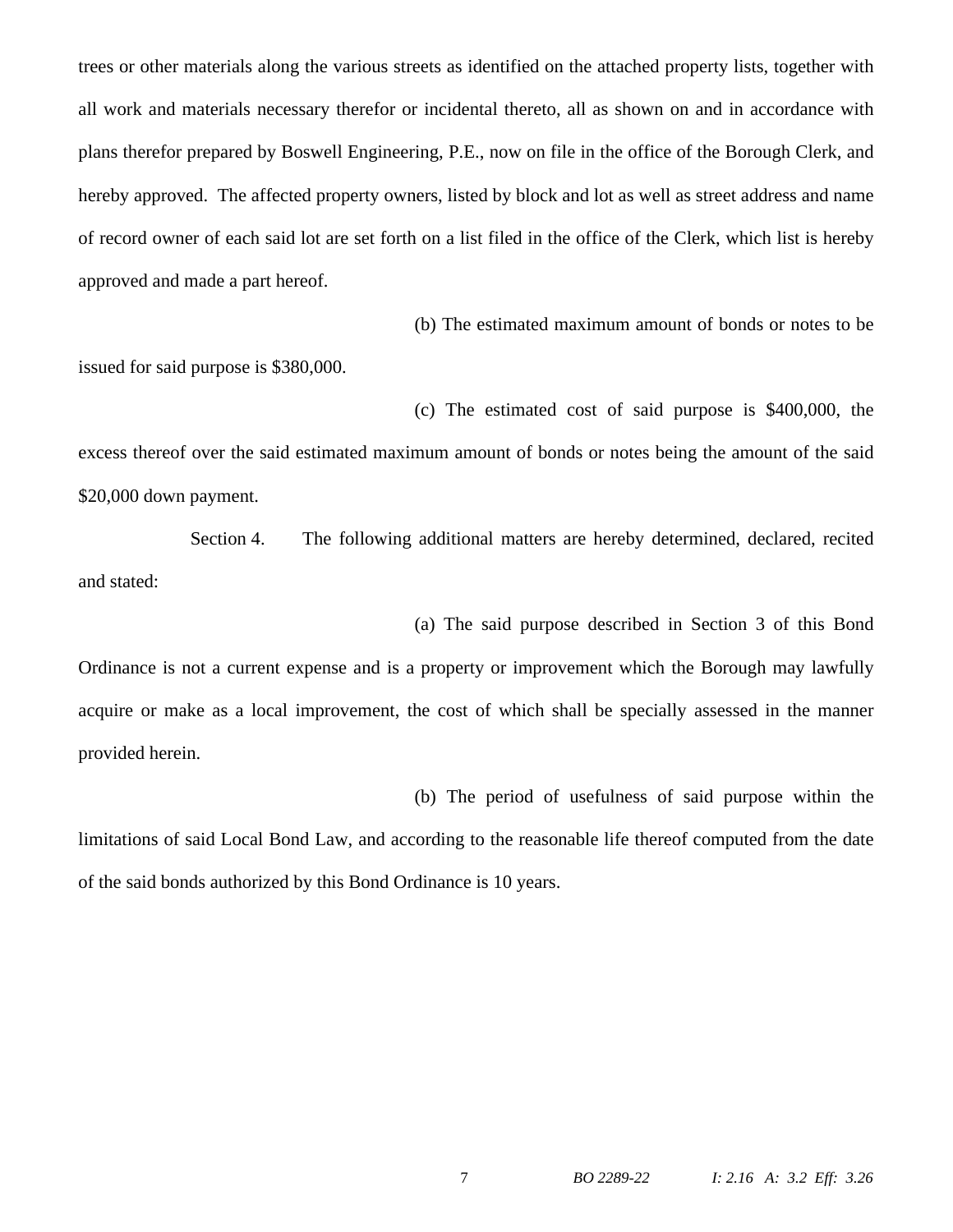(c) The supplemental debt statement required by said Law

has been duly made and filed in the office of the Borough Clerk and a complete executed duplicate thereof has been filed in the office of the Director of the Division of Local Finance in the Department of Community Affairs of the State of New Jersey, and such statement shows that the gross debt of the Borough as defined in said Law is increased by the authorization of the bonds and notes provided for in this Bond Ordinance by \$285,000 and that the said obligations authorized by this Bond Ordinance will be within all debt limitations prescribed by said Law.

(d) An aggregate amount not exceeding \$120,000 for items of expense mentioned in and permitted under Section 40A:2-20 of said Law may be included in the foregoing estimate of the cost of said improvement or purpose.

(e) The number of annual installments within which the special assessments are to be levied on the lots and parcels of real estate affected by the improvement is five (5) years.

(f) The estimated maximum aggregate amount of the special

assessment is \$380,000.

Section 5. The full faith and credit of the Borough are hereby pledged to the punctual payment of the principal of and interest on the said obligations authorized by this Bond Ordinance. Said obligations shall be direct, unlimited obligations of the Borough, and the Borough shall be obligated to levy ad valorem taxes upon all the taxable property within the Borough for the payment of said obligations and interest thereon without limitations of rate or amount.

Section 6. All bond anticipation notes issued hereunder shall mature at such times as may be determined by the chief financial officer; provided that no note shall mature later than one year from its date. The notes shall bear interest at such rate or rates and be in such form as may be determined by the chief financial officer. The chief financial officer shall determine all matters in connection with notes issued pursuant to this ordinance, and the chief financial officer's signature upon the notes shall be conclusive evidence as to all such determinations. All notes issued hereunder may be renewed from time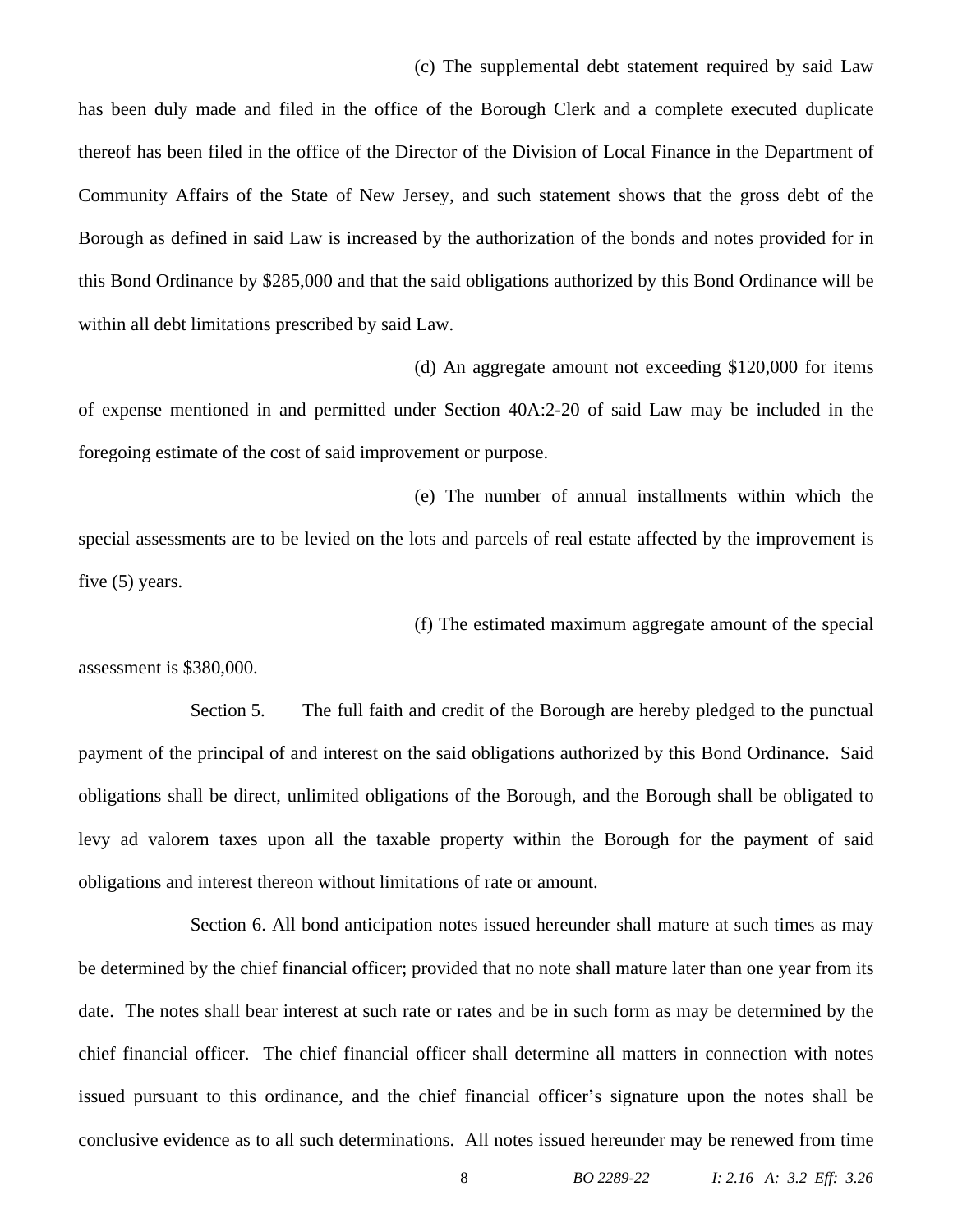to time subject to the provisions of N.J.S.A. 40A:2-8(a). The chief financial officer is hereby authorized to sell part or all of the notes from time to time at public or private sale and to deliver them to the purchasers thereof upon receipt of payment of the purchase price plus accrued interest from their dates to the date of delivery thereof. The chief financial officer is directed to report in writing to the governing body at the meeting next succeeding the date when any sale or delivery of the notes pursuant to this ordinance is made. Such report must include the amount, the description, the interest rate, and the maturity schedule of the notes sold, the price obtained and the name of the purchaser.

Section 7. The capital budget of the Borough is hereby amended to conform with the provisions of this Ordinance to the extent of any inconsistency herewith. Resolutions in the form promulgated by the Local Finance Board showing all detail of the amended capital budget and capital program as approved by the Director, Division of Local Government Services, are on file with the Borough Clerk and are available for public inspection.

Section 8. The improvement described in Section 3 of this ordinance shall be undertaken as a sidewalk and driveway apron improvement and the cost thereof shall be assessed in the manner set forth in this paragraph. An accurate account of the cost of construction of the sidewalk and driveway apron, and improvements incidental thereto as described herein, shall be kept, and such cost shall be assessed upon the several properties fronting on the improvement, as nearly as may be in proportion to the particular benefit, advantage or increase in value which the respective parcels of land or real estate shall be deemed to receive by reason of said improvement and in no case shall any assessment on any parcel of land exceed the amount of such peculiar benefit, advantage or increase in value, and if benefit so assessed shall not equal the cost, the balance shall be paid by the Borough.

Section 9. Unless notice of the pendency of this ordinance is given in accordance with N.J.S.A. 40:65-6, the Borough Clerk shall cause Notice of the proposed improvement to be given to the owner or owners of real estate affected thereby prior to the making of the improvement described in Section 3 hereof or the awarding of any contract for such improvement. The Notice shall contain a description of the property affected sufficient to identify it, a description of the improvement and a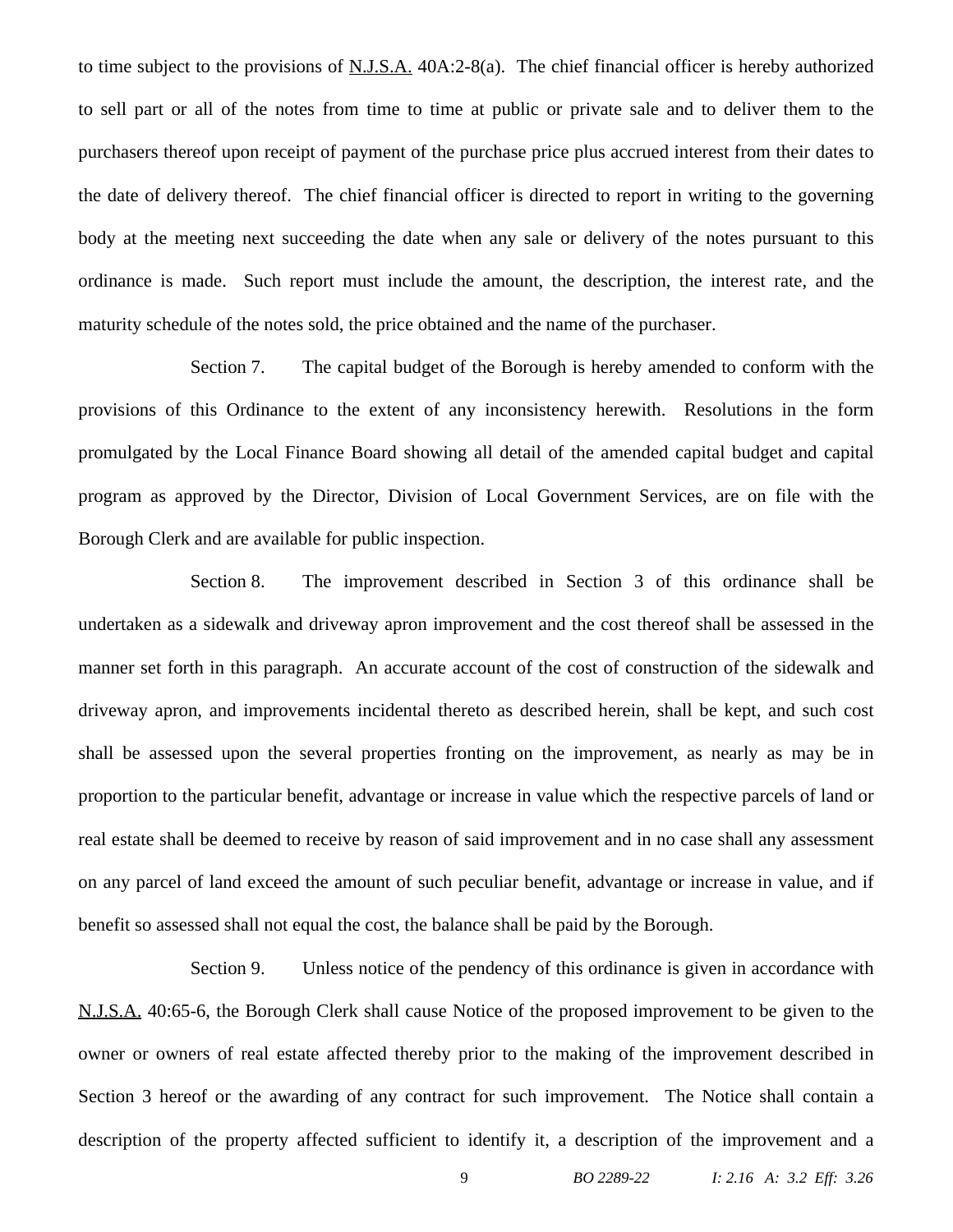statement that unless the owner or owners complete the improvement within 30 days after service thereof, the Borough will make the improvement at the expense of the owner or owners. Such Notice shall be served in accordance with the provisions of N.J.S.A. 40:65-2 to N.J.S.A. 40:65-5, and the proof of service shall be filed with the officer of the Borough in charge of the records of tax liens of the Borough within ten days after service thereof.

Section 10. The owner of any land upon which any assessment for the local improvement shall have been made may pay such assessment in the number of equal yearly installments herein determined, with legal interest on the unpaid balance of the assessment. The first of the installments shall be due and payable two months after the confirmation of the assessment, and such subsequent annual installment and interest shall be payable in each successive year thereafter at such time as the governing body shall by resolution determine, provided that any owner of land so assessed shall have the privilege of paying the whole of any assessment or of any balance of installments with accrued interest thereon at any time. Whenever any such installment shall remain unpaid for thirty (30) days from and after the time it shall become due and payable, the whole assessment or balance thereof shall become and be immediately due and payable and shall draw interest at the rate imposed upon the arrearage of taxes in the Borough and shall be collected in the same manner as provided by law for other past-due assessments. Such assessment shall remain a lien upon the land described herein until the assessment with all installments and accrued interest thereon shall be paid and satisfied. Notwithstanding anything herein to the contrary, the Borough shall have the right to waive default as may be permitted by law.

Section 11. This Bond Ordinance shall take effect 20 days after the first publication thereof after final adoption, as provided by said Local Bond Law.

> Frank E. Matthews Council President

ATTEST: Lori Fernandez, RMC, CMC Borough Clerk

#### NOTICE OF PENDING ORDINANCE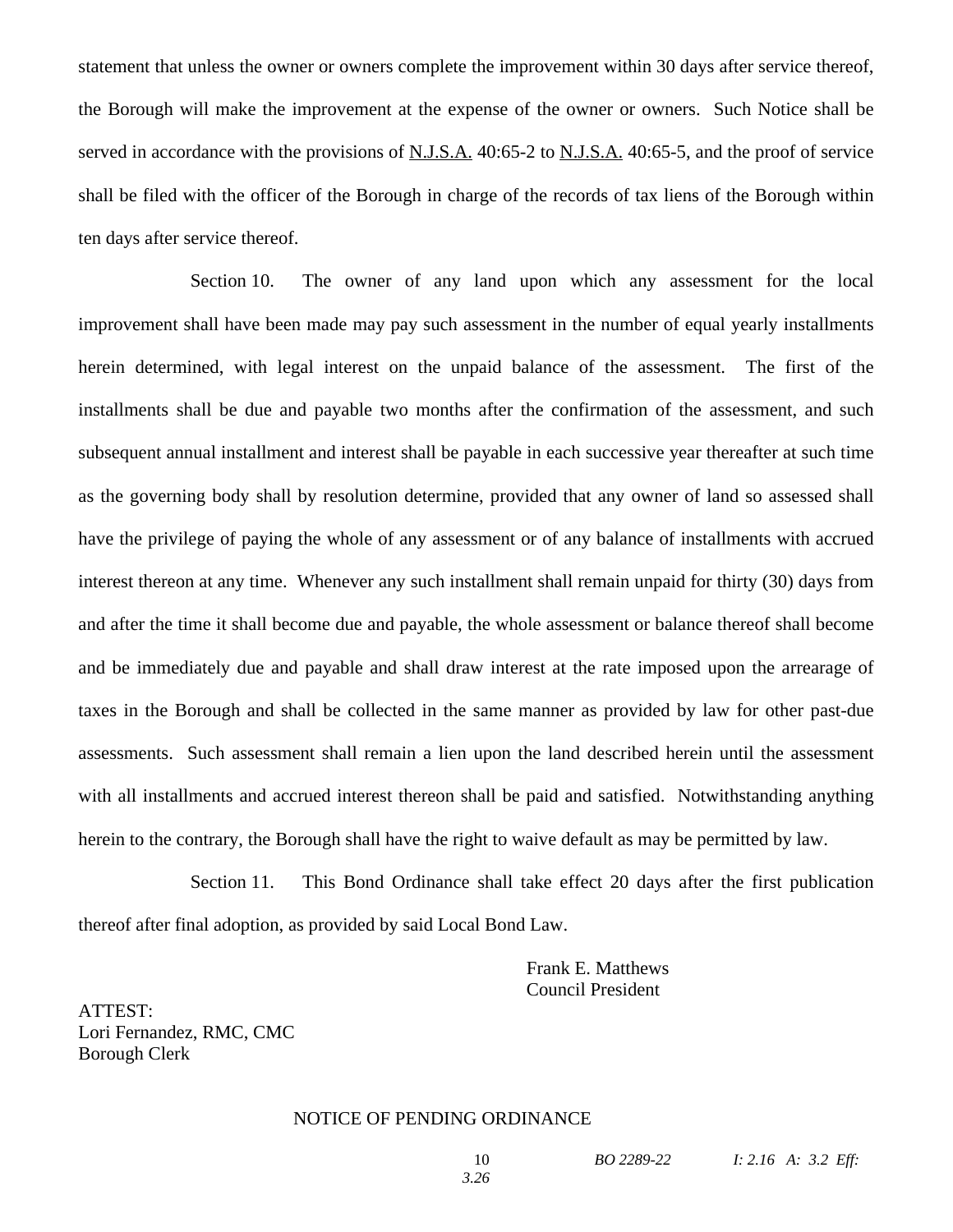The Ordinance published herewith was introduced and passed upon first reading at a meeting of the Municipal Council of the Borough of Hawthorne, in the County of Passaic, New Jersey, held on February 16, 2022. It will be further considered for final passage after public hearing thereon, at a meeting of said Municipal Council to be held in the Municipal Building, 445 Lafayette Avenue, or by way of virtual platform, in said Borough on March 2, 2022, at 7:00 p.m., at which time and place all interested members of the public who desire will be given an opportunity to be heard in connection with said Ordinance, and during the week prior to and up to and including the date of such meeting, copies of said Ordinance will be made available on the borough website, [www.hawthornenj.org](http://www.hawthornenj.org), and at the Clerk's Office in said Municipal Building to the members of the general public who shall request the same.

> Lori Fernandez, RMC, CMC Borough Clerk

# **2022 Road Program: Resident Assessment Worksheet**

# **Borough of Hawthorne BO 2289-22**

| <b>Block</b> | Lot | <b>Property Address</b> |  |  |
|--------------|-----|-------------------------|--|--|
| 111          | 12  | 33 Oak Place            |  |  |
| 111          | 1   | 41 Oak Place            |  |  |
| 109          | 10  | 44 Oak Place            |  |  |
| 109          | 12  | 40 Oak Place            |  |  |
| 109          | 14  | 36 Oak Place            |  |  |
| 109          | 15  | 32 Oak Place            |  |  |
| 109          | 16  | 26 Oak Place            |  |  |
| 109          | 18  | 24 Oak Place            |  |  |
| 109          | 20  | 20 Oak Place            |  |  |
| 109          | 21  | 16 Oak Place            |  |  |
| 109          | 22  | 12 Oak Place            |  |  |
| 109          | 50  | 26 Sylvester Avenue     |  |  |
| 110          | 1   | 25 Sylvester Avenue     |  |  |
| 110          | 2   | 15 Oak Place            |  |  |
| 110          | 3   | 40 Post Avenue          |  |  |

# **Oak Place North Ninth Street**

| <b>Block</b> | Lot | <b>Property Address</b> | <b>Block</b> | Lot | <b>Property Address</b> |
|--------------|-----|-------------------------|--------------|-----|-------------------------|
| 111          | 12  | 33 Oak Place            | 3            | 5   | 69 Prescott Avenue      |
| 111          |     | 41 Oak Place            | 3            | 6   | 11 N 9th Street         |
| 109          | 10  | 44 Oak Place            | 3            |     | 13 N 9th Street         |
| 109          | 12  | 40 Oak Place            | 3            | 8   | 58 Westervelt Avenue    |
| 109          | 14  | 36 Oak Place            | 4            | 11  | 18 N 9th Street         |
| 109          | 15  | 32 Oak Place            | 4            | 12  | 14 N 9th Street         |
| 109          | 16  | 26 Oak Place            | 4            | 13  | 12 N 9th Street         |
| 109          | 18  | 24 Oak Place            | 4            |     | 71 Prescott Avenue      |
|              |     |                         |              |     |                         |

# **Horizon Terrace**

| 109          | 50  | 26 Sylvester Avenue     | <b>Block</b> | Lot                 | <b>Property Address</b> |
|--------------|-----|-------------------------|--------------|---------------------|-------------------------|
| 110          |     | 25 Sylvester Avenue     | 289.02       | 3.06                | 141 Horizon Terrace     |
| 110          | 2   | 15 Oak Place            | 289.02       | 3.05                | 131 Horizon Terrace     |
| 110          | 3   | 40 Post Avenue          | 289.02       | 3.04                | 121 Horizon Terrace     |
|              |     |                         | 289.02       | 3.03                | 111 Horizon Terrace     |
| <b>Post</b>  |     |                         |              |                     |                         |
| Avenue       |     | 289.02                  | 3.02         | 101 Horizon Terrace |                         |
| <b>Block</b> | Lot | <b>Property Address</b> | 289.02       | 3.01                | 91 Horizon Terrace      |
| 110          | 3   | 40 Post Avenue          | 289.02       | 3                   | 81 Horizon Terrace      |
|              |     |                         |              |                     |                         |

# 110 7 262 Washington Avenue **Florence Avenue**

| 1 I V |    | ZOZ VYASHIHYUUT AVEHUE | $\blacksquare$ |            |                         |
|-------|----|------------------------|----------------|------------|-------------------------|
| 111   |    | 270 Washington Avenue  | <b>Block</b>   | Lot        | <b>Property Address</b> |
| 111   | 10 | 47 Post Avenue         | 226            | 14         | 40 Victor Place         |
|       |    |                        | $\sim$ $\sim$  | BO 2289-22 | $I: 2.16$ A: 3.2 Eff:   |

# **Post**

| <b>Block</b> | Lot | <b>Property Address</b> |
|--------------|-----|-------------------------|
| 110          | 3   | 40 Post Avenue          |
| 110          | 4   | 44 Post Avenue          |
| 110          | 5   | 48 Post Avenue          |
| 110          | 7   | 262 Washington Avenue   |
| 111          | 8   | 270 Washington Avenue   |
| 111          | 10  | 47 Post Avenue          |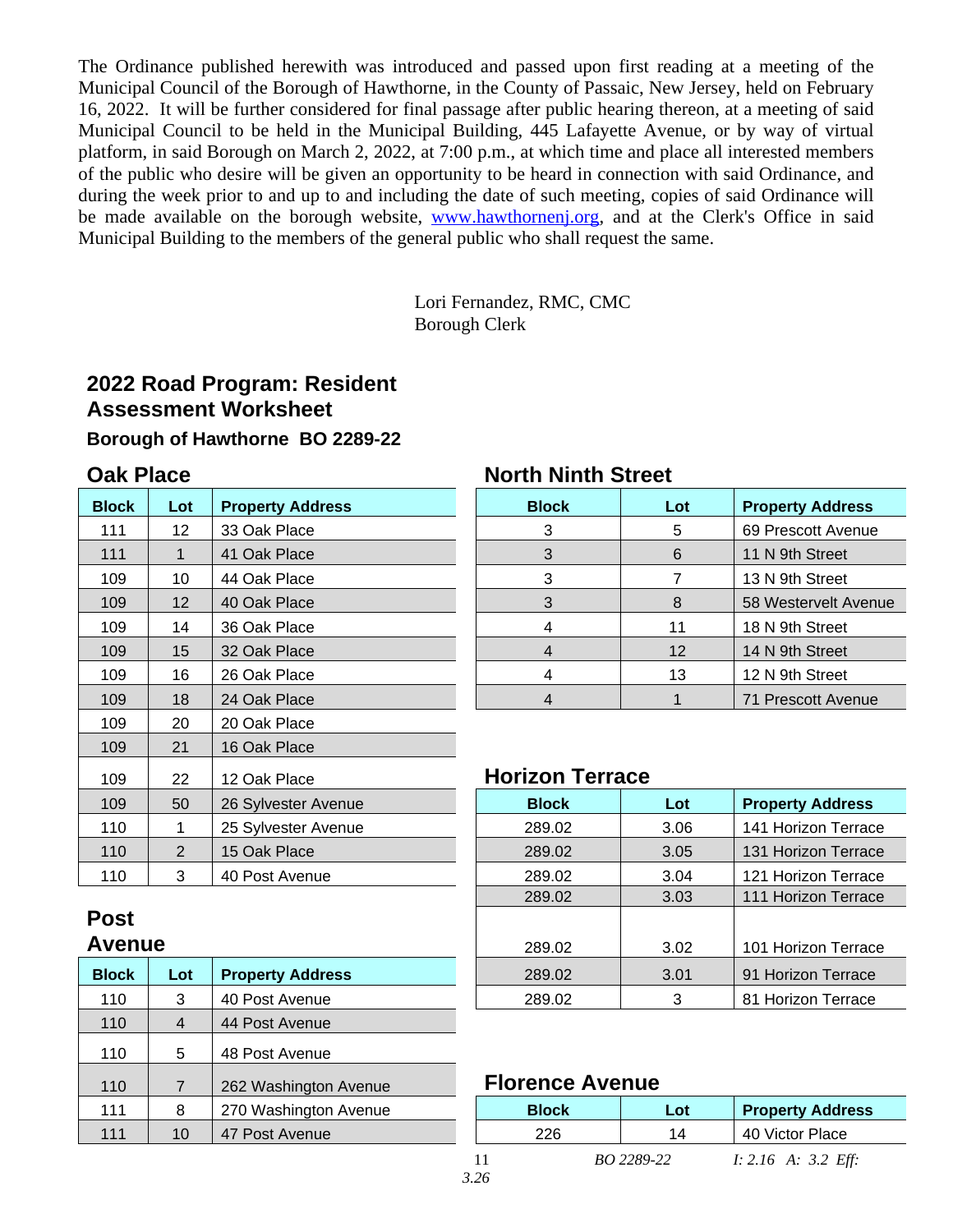| 111 | 11             | 43 Post Avenue       |
|-----|----------------|----------------------|
| 117 | 21             | 83 Post Avenue       |
| 117 | 20             | 87 Post Avenue       |
| 117 | 19             | 93 Post Avenue       |
| 117 | 18             | 95 Post Avenue       |
| 117 | 16             | 103 Post Avenue      |
| 117 | 15             | 107 Post Avenue      |
| 117 | 14             | 109 Post Avenue      |
| 117 | 13             | 111 Post Avenue      |
| 118 | 6.05           | 123 Post Avenue      |
| 118 | 6.06           | 129 Post Avenue      |
| 118 | 6.02           | 132 Post Avenue      |
| 118 | 6.03           | 128 Post Avneue      |
| 118 | 6.04           | 124 Post Avneue      |
| 116 | 10             | 112 Post Avenue      |
| 116 | 9              | 110 Post Avenue      |
| 116 | 8              | 106 Post Avenue      |
| 116 | 5              | 96 Post Avenue       |
| 116 | 4              | 92 Post Avenue       |
| 116 | $\overline{2}$ | 217 Hawthorne Avenue |

| <b>Block</b> | Lot   | <b>Property Address</b> | <b>Block</b> | Lot            |
|--------------|-------|-------------------------|--------------|----------------|
| 110          | 1     | 25 Sylvester Avenue     | 115          | $\overline{2}$ |
| 110          | 11    | 37 Sylvester Avenue     | 109          | 46             |
| 110          | 10    | 250 Washington Avenue   | 109          | 47             |
| 112          |       | Lincoln Middle School   | 109          | 48             |
| 116          | 19    | 205 Hawthorne Avenue    | 109          | 49             |
| 116          | 18    | 83 Sylvester Avenue     | 109          | 50             |
| 116          | 14.01 | 99 Sylvester Avenue     |              |                |
| 116          | 14    | 103 Sylvester Avenue    |              |                |
| 116          | 13    | 105 Sylvester Avenue    |              |                |
| 116          | 12    | 107 Sylvester Avenue    |              |                |
| 115          | 9     | 106 Sylvester Avenue    |              |                |
| 115          | 8     | 102 Sylvester Avenue    |              |                |
| 115          | 7     | 98 Sylvester Avenue     |              |                |
| 115          | 5     | 90 Sylvester Avenue     |              |                |
| 115          | 4     | 86 Sylvester Avenue     |              |                |
| 115          | 3     | 82 Sylvester Avenue     |              |                |
|              |       |                         |              |                |

# **Sylvester Avenue Sylvester Avenue**

|              |     |                         | -            |     |                         |
|--------------|-----|-------------------------|--------------|-----|-------------------------|
| <b>Block</b> | Lot | <b>Property Address</b> | <b>Block</b> | Lot | <b>Property Address</b> |
|              |     |                         |              |     | 199 Hawthorne           |
| 110          |     | 25 Sylvester Avenue     | 115          | 2   | Avenue                  |
|              |     |                         |              |     | 240 Washington          |
| 110          | 11  | 37 Sylvester Avenue     | 109          | 46  | Avenue                  |
| 110          | 10  | 250 Washington Avenue   | 109          | 47  | 40 Sylvester Avenue     |
| 112          |     | Lincoln Middle School   | 109          | 48  | 36 Sylvester Avenue     |
| 116          | 19  | 205 Hawthorne Avenue    | 109          | 49  | 34 Sylvester Avenue     |
| 116          | 18  | 83 Sylvester Avenue     | 109          | 50  | 26 Sylvester Avenue     |
|              |     |                         |              |     |                         |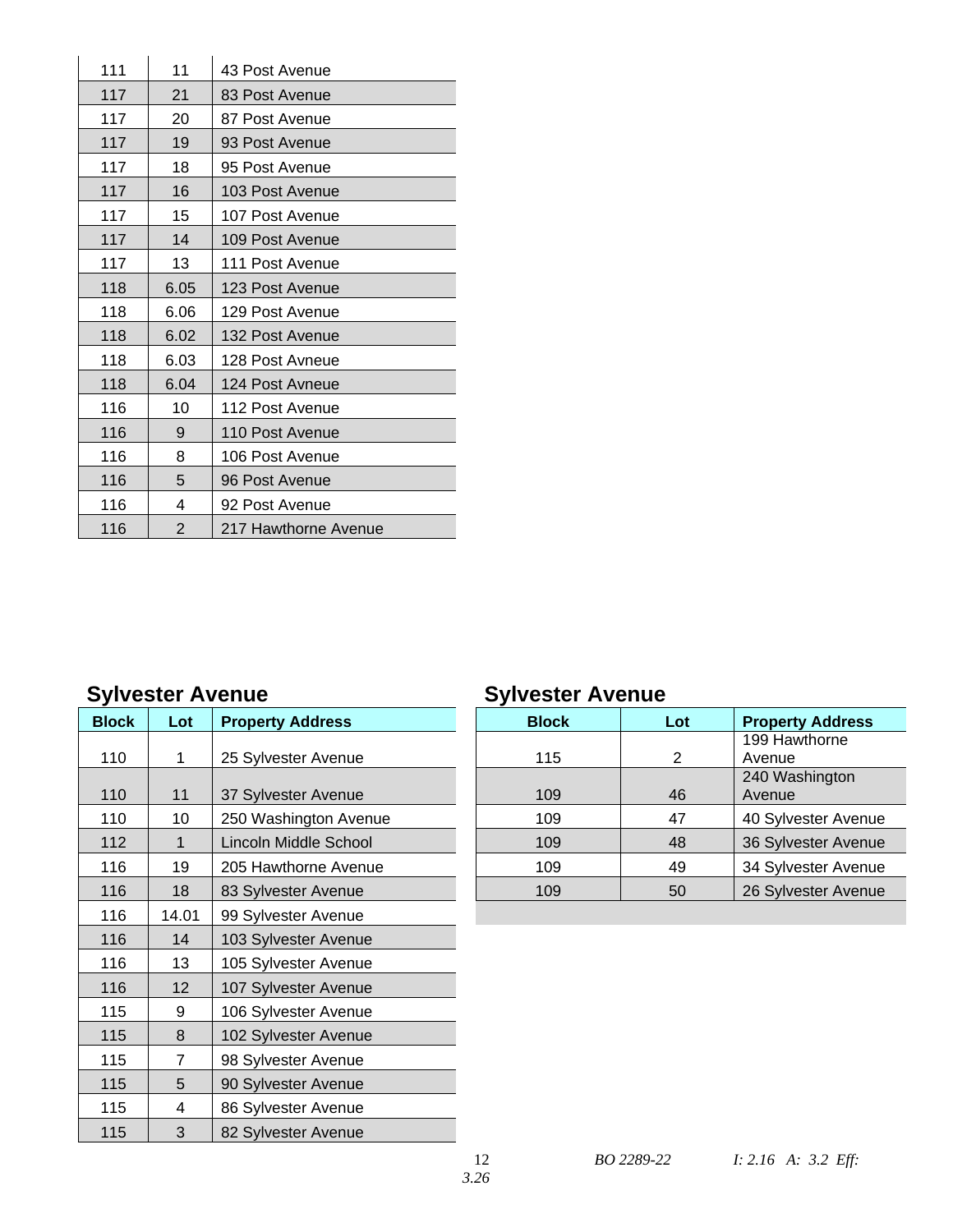# **Llewellyn Avenue Llewellyn Avenue**

| <b>Block</b> | Lot            | <b>Property Address</b> |
|--------------|----------------|-------------------------|
| 41           | 27             | 145 May Street          |
| 41           | 26             | 73 Llewellyn Avenue     |
| 41           | 25             | 71 Llewellyn Avenue     |
| 41           | 24             | 69 Llewellyn Avenue     |
| 41           | 23             | 67 Llewellyn Avenue     |
| 41           | 22             | 63 Llewellyn Avenue     |
| 41           | 21             | 57 Llewellyn Avenue     |
| 41           | 20             | 53 Llewellyn Avenue     |
| 41           | 19             | 49 Llewellyn Avenue     |
| 41           | 18             | 45 Llewellyn Avenue     |
| 105          | 1              | 227 Lafayette Avenue    |
| 105          | 3              | 15 Llewellyn Avenue     |
| 105          | 4              | 11 Llewellyn Avenue     |
| 105          | 5              | 7 Llewellyn Avenue      |
| 105          | 6              | 3 Llewellyn Avenue      |
| 31           | $\mathbf{1}$   | 219 Lafayette Avenue    |
| 40           | 11             | 220 Lafayette Avenue    |
| 40           | 11.01          | 42 Llewellyn Avenue     |
| 40           | 10             | 46 Llewellyn Avenue     |
| 40           | 9              | 54 Llewellyn Avenue     |
| 40           | 8              | 58 Llewellyn Avenue     |
| 40           | 7              | 64 Llewellyn Avenue     |
| 40           | 6              | 66 Llewellyn Avenue     |
| 40           | 5              | 70 Llewellyn Avenue     |
| 40           | 4              | 74 Llewellyn Avenue     |
| 40           | 3              | 78 Llewellyn Avenue     |
| 40           | 2              | 82 Llewellyn Avenue     |
| 40           | 1              | 86 Llewellyn Avenue     |
| 43           | 3              | 138 May Street          |
| 43           | $\overline{2}$ | 102 Llewellyn Avenue    |
| 42           | 6              | 103 Llewellyn Avenue    |
| 42           | 5              | 99 Llewellyn Avenue     |
| 42           | 4              | 144 May Street          |

| <b>Block</b> | Lot | <b>Property Address</b> | <b>Block</b> | Lot | <b>Property Address</b> |
|--------------|-----|-------------------------|--------------|-----|-------------------------|
| 41           | 27  | 145 May Street          | 40           | 3   | 78 Llewellyn Avenue     |
| 41           | 26  | 73 Llewellyn Avenue     | 40           | 2   | 82 Llewellyn Avenue     |
| 41           | 25  | 71 Llewellyn Avenue     | 40           |     | 86 Llewellyn Avenue     |
| 41           | 24  | 69 Llewellyn Avenue     | 43           | 3   | 138 May Street          |
| 41           | 23  | 67 Llewellyn Avenue     | 43           | 2   | 102 Llewellyn Avenue    |
| 41           | 22  | 63 Llewellyn Avenue     | 42           | 6   | 103 Llewellyn Avenue    |
| 41           | 21  | 57 Llewellyn Avenue     | 42           | 5   | 99 Llewellyn Avenue     |
| 41           | 20  | 53 Llewellyn Avenue     | 42           | 4   | 144 May Street          |
|              |     |                         |              |     |                         |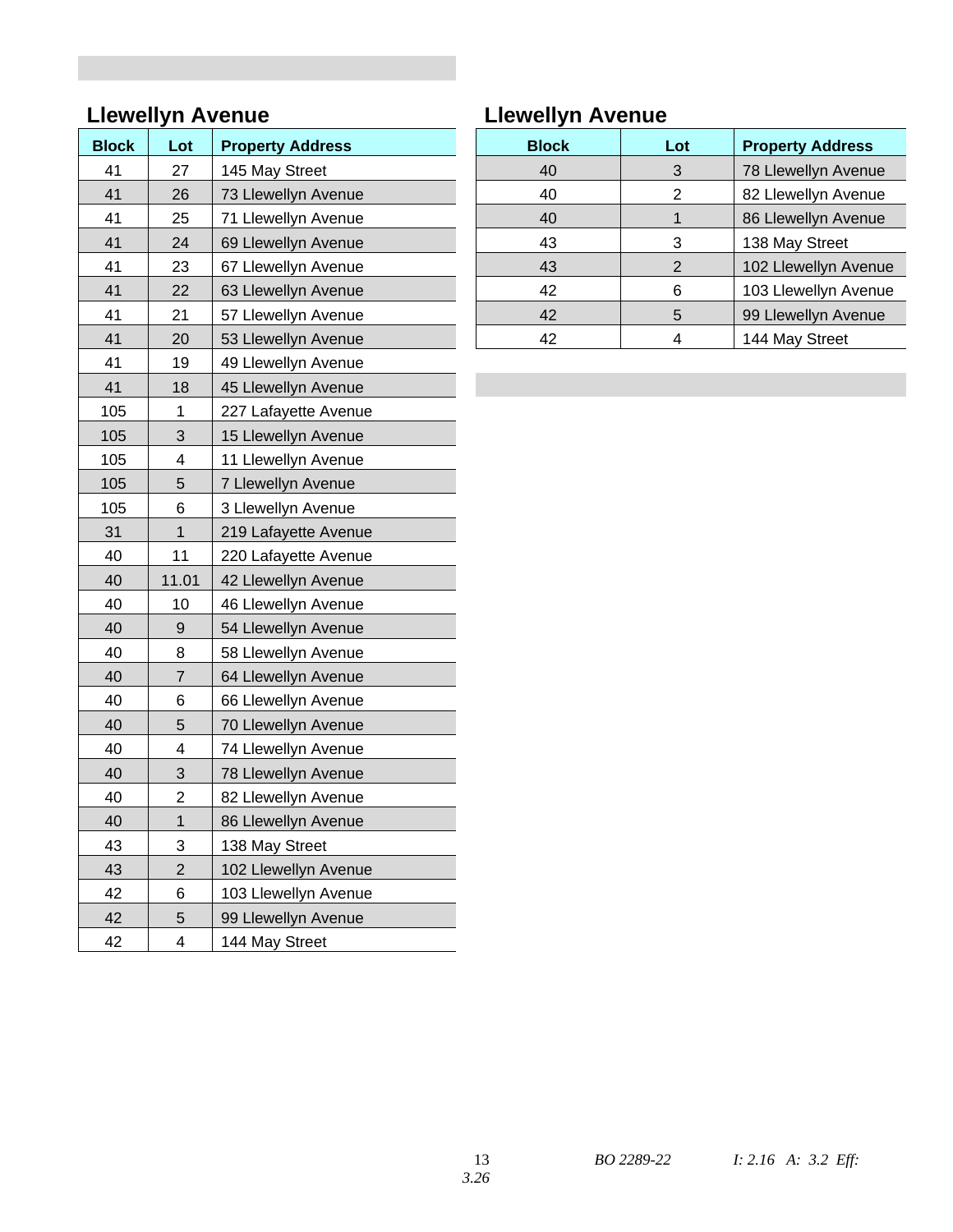#### **BOND ORDINANCE 2290-22**

**BOND ORDINANCE PROVIDING FOR ROAD RECONSTRUCTION, RESURFACING, DRAINAGE, CURB, SIDEWALK AND HANDICAPPED RAMP IMPROVEMENTS ON FIFTH AVENUE AND UTTER AVENUE AS DESCRIBED SPECIFICALLY HEREIN, IN AND BY THE BOROUGH OF HAWTHORNE IN THE COUNTY OF PASSAIC, NEW JERSEY, APPROPRIATING SIX HUNDRED THREE THOUSAND SEVEN HUNDRED (\$603,700) DOLLARS THEREFOR, AND AUTHORIZING THE ISSUANCE OF BONDS OR NOTES IN THE AMOUNT OF TWO HUNDRED THIRTY THOUSAND (\$230,000) DOLLARS OF THE BOROUGH FOR FINANCING THE SAME.**

The Municipal Council of the Borough of Hawthorne, in the County of Passaic, New Jersey (not less than two-thirds of all members thereof affirmatively concurring), do hereby ORDAIN as follows:

Section l. The improvement described in Section 3 of this Bond Ordinance is hereby authorized as a general improvement to be made or acquired by the Borough of Hawthorne, in the County of Passaic, New Jersey. For the said improvement or purpose stated in Section 3, there is hereby appropriated the sum of \$603,700, said sum being inclusive of all appropriations heretofore made therefor and including the sum of \$373,700 as the down payment for said improvement or purpose required by law and now available therefor, said sum provided through grants applied for and received by the Borough of Hawthorne in excess of the amount required by law for such purpose in total sum of \$373,700. The amount of be financed by way of bond or note of the Borough of Hawthorne is \$230,000.

Section 2. For the financing of said improvement or purpose and to meet the part of said \$603,700 appropriation not provided for by application hereunder of said down payment, negotiable bonds of the Borough are hereby authorized to be issued in the principal amount of \$230,000 pursuant to the Local Bond Law of New Jersey. In anticipation of the issuance of said bonds and to temporarily finance said improvement or purpose, negotiable notes of the Borough in a principal amount not exceeding \$230,000 are hereby authorized to be issued pursuant to and within the limitations prescribed by said Law. Said improvement is to be paid for in part by virtue of a grant from the New Jersey Department of Transportation in the amount of \$373,700, which sums beyond the amount utilized as

*3.26*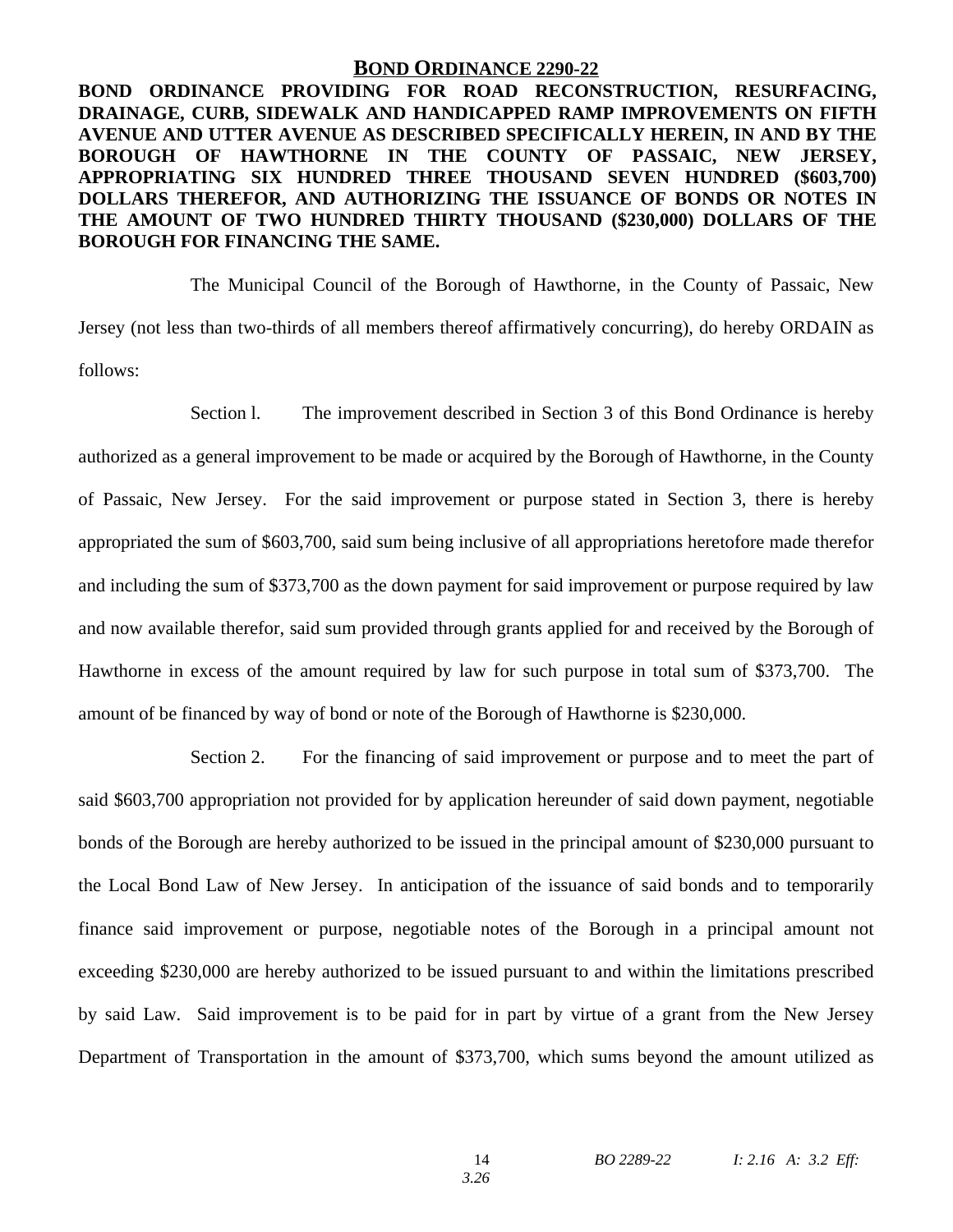down payment hereunder have been applied against or otherwise deducted from the amount to be financed hereunder.

Section 3. (a) The improvement hereby authorized and the purpose for the financing of which said obligations are to be issued is the resurfacing or reconstruction of parts or portions of road, the construction or reconstruction of drainage facilities, and the reconstruction and installation of, curbs, sidewalks and handicapped ramps on Fifth Avenue and Utter Avenue, together with all work and materials necessary therefor or incidental thereto, all as shown on and in accordance with plans therefor prepared by Boswell Engineering, P.E., now on file in the office of the Borough Clerk, and hereby approved.

(b) The estimated maximum amount of bonds or notes to be

issued for said purpose is \$230,000.

(c) The estimated cost of said purpose is \$603,700, the

excess thereof over the said estimated maximum amount of bonds or notes being the amount of the down payment provided for by way of Department of Transportation Funds and down payment hereunder, as set forth herein.

Section 4. The following additional matters are hereby determined, declared, recited and stated:

(a) The said purpose described in Section 3 of this Bond Ordinance is not a current expense and is a property or improvement which the Borough may lawfully acquire or make as a general improvement.

(b) The period of usefulness of said purpose within the limitations of said Local Bond Law, and according to the reasonable life thereof computed from the date of the said bonds authorized by this Bond Ordinance is 20 years.

*3.26*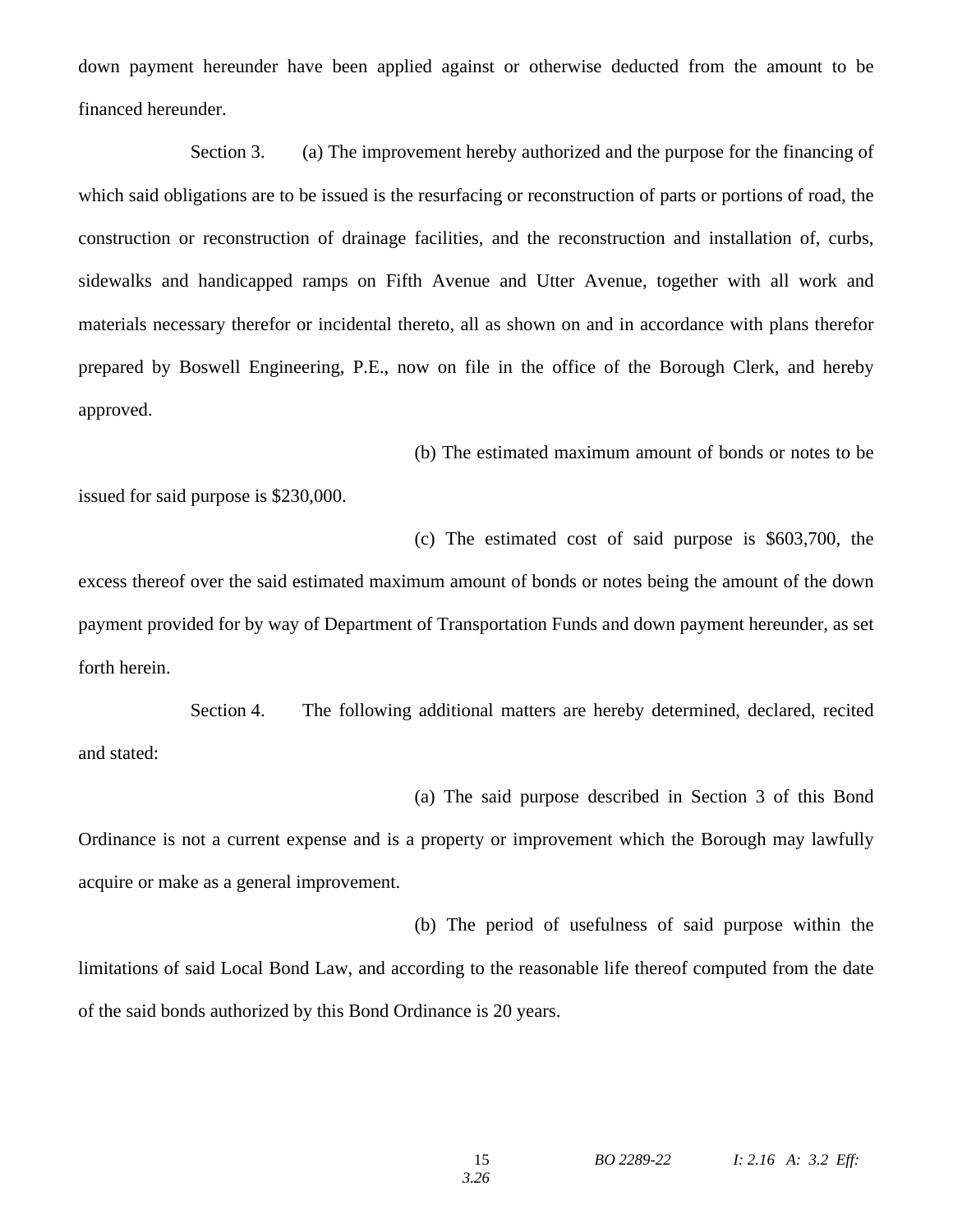has been duly made and filed in the office of the Borough Clerk and a complete executed duplicate thereof has been filed in the office of the Director of the Division of Local Finance in the Department of Community Affairs of the State of New Jersey, and such statement shows that the gross debt of the Borough as defined in said Law is increased by the authorization of the bonds and notes provided for in this Bond Ordinance by \$230,000 and that the said obligations authorized by this Bond Ordinance will be within all debt limitations prescribed by said Law.

(d) An aggregate amount not exceeding \$120,000 for items of expense mentioned in and permitted under Section 40A:2-20 of said Law may be included in the foregoing estimate of the cost of said improvement or purpose.

Section 5. The full faith and credit of the Borough are hereby pledged to the punctual payment of the principal of and interest on the said obligations authorized by this Bond Ordinance. Said obligations shall be direct, unlimited obligations of the Borough, and the Borough shall be obligated to levy ad valorem taxes upon all the taxable property within the Borough for the payment of said obligations and interest thereon without limitations of rate or amount.

Section 6. All bond anticipation notes issued hereunder shall mature at such times as may be determined by the chief financial officer; provided that no note shall mature later than one year from its date. The notes shall bear interest at such rate or rates and be in such form as may be determined by the chief financial officer. The chief financial officer shall determine all matters in connection with notes issued pursuant to this ordinance, and the chief financial officer's signature upon the notes shall be conclusive evidence as to all such determinations. All notes issued hereunder may be renewed from time to time subject to the provisions of N.J.S.A. 40A:2-8(a). The chief financial officer is hereby authorized to sell part or all of the notes from time to time at public or private sale and to deliver them to the purchasers thereof upon receipt of payment of the purchase price plus accrued interest from their dates to the date of delivery thereof. The chief financial officer is directed to report in writing to the governing body at the meeting next succeeding the date when any sale or delivery of the notes pursuant to this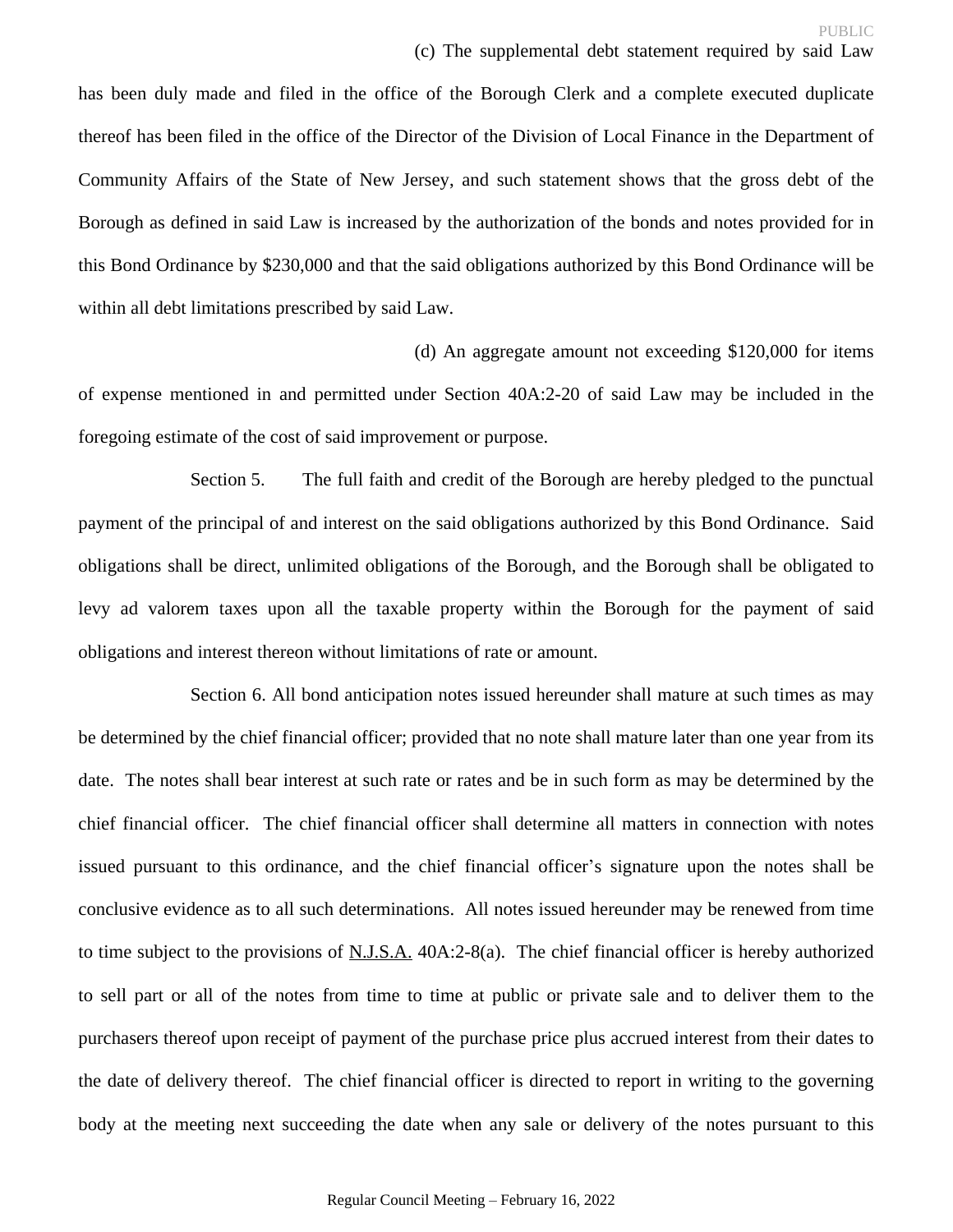ordinance is made. Such report must include the amount, the description, the interest rate, and the maturity schedule of the notes sold, the price obtained and the name of the purchaser.

Section 7. The capital budget of the Borough is hereby amended to conform with the provisions of this Ordinance to the extent of any inconsistency herewith. Resolutions in the form promulgated by the Local Finance Board showing all detail of the amended capital budget and capital program as approved by the Director, Division of Local Government Services, are on file with the Borough Clerk and are available for public inspection.

Section 8. This Bond Ordinance shall take effect 20 days after the first publication

thereof after final adoption, as provided by said Local Bond Law.

Frank E. Matthews Council President

ATTEST: Lori Fernandez, RMC, CMC Borough Clerk

# NOTICE OF PENDING ORDINANCE

The Ordinance published herewith was introduced and passed upon first reading at a meeting of the Municipal Council of the Borough of Hawthorne, in the County of Passaic, New Jersey, held on February 16, 2022. It will be further considered for final passage after public hearing thereon, at a meeting of said Municipal Council to be held in the Municipal Building, 445 Lafayette Avenue, or by way of virtual platform, in said Borough on March 2, 2022, at 7:00 p.m., at which time and place all interested members of the public who desire will be given an opportunity to be heard in connection with said Ordinance, and during the week prior to and up to and including the date of such meeting, copies of said Ordinance will be made available on the borough website, [www.hawthornenj.org](http://www.hawthornenj.org), and at the Clerk's Office in said Municipal Building to the members of the general public who shall request the same.

> Lori Fernandez, RMC, CMC Borough Clerk

# **RESOLUTIONS:**

# **CONSENT AGENDA: R 34-22 through R 37-22:**

- **R 34-22** Budget Transfers<br>**R 35-22** Refund from Tax
- **Refund from Tax Appeal Settlement**
- **R 36-22** Engineers Design and Implementation of Sound Attenuation at 204 Wagaraw Road Development
- **R 37-22** Tax Appeal Settlements

# **OFF-CONSENT**

**R 38-22** Emergency Budget Transfers

**\*\*\*\*\*\*\*\*\*\*\*\*\*\*\*\*\*\*\*\*\*\***